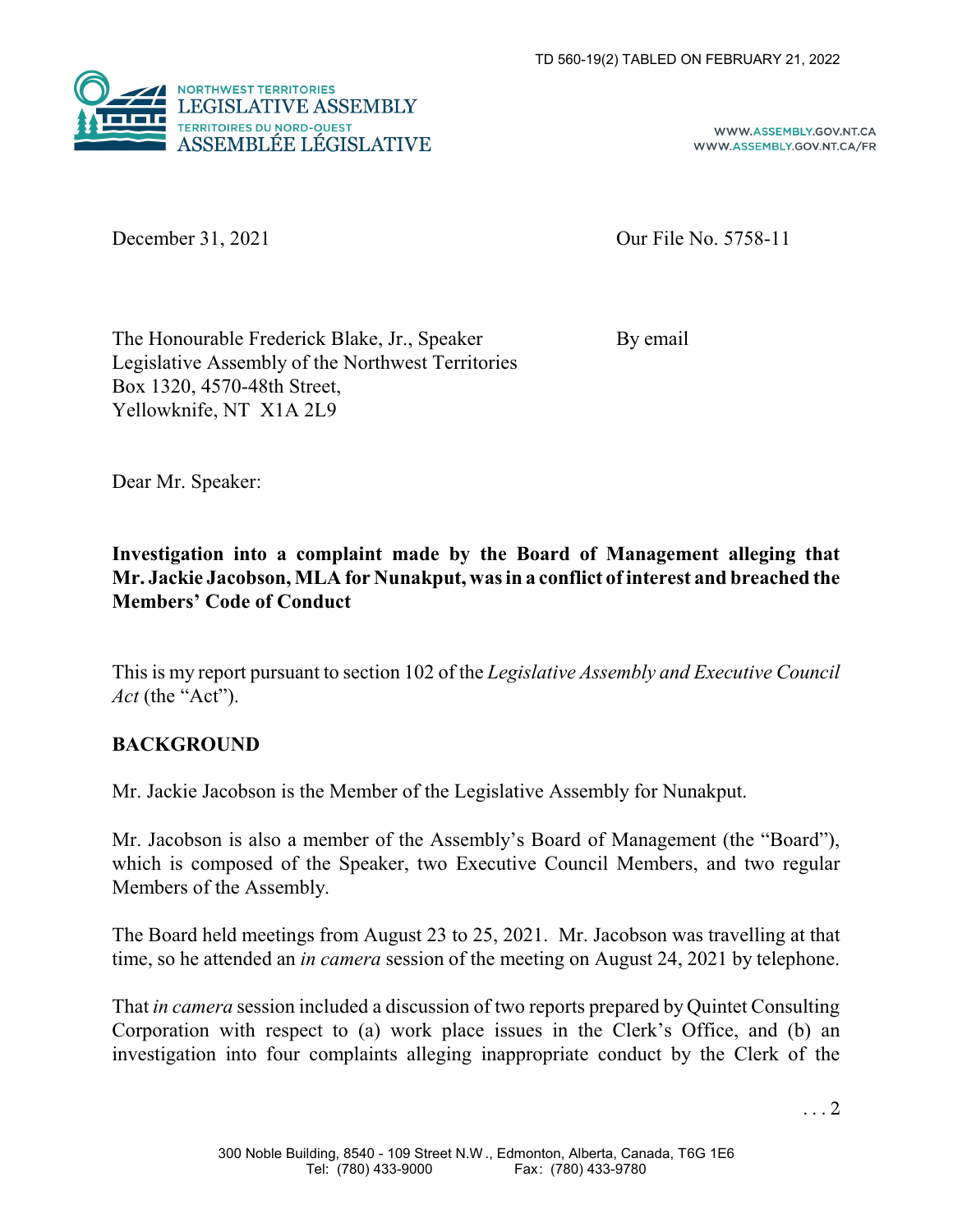Legislative Assembly. The reports resulted from very public allegations made by Mr. Steve Norn, MLA for Tu Nedhé-Willedeh and others.<sup>1</sup> In addition, the *in camera* session included a briefing and privileged legal advice from the Assembly's Law Clerk about an inquiry by a Sole Adjudicator into a separate and unrelated complaint about Mr. Norn, which Mr. Norn through his lawyer had publicly challenged on the basis of conflict of interest and institutional bias.

The Board made unanimous decisions about how to proceed. Mr. Jacobson participated in the discussions, and did not dissent from those decisions.

Given the sensitive nature of the personnel and legal issues, and concerns about previous leaks of confidential information, members of the Board were expressly cautioned to take great care with respect to the receipt of the information.

A short time after this session ended, the Law Clerk received an unsworn version of an affidavit to be sworn by Mr. Jacobson which was to be used by Mr. Norn's counsel in support of Mr. Norn's challenge to the Sole Adjudicator's inquiry. The content of the affidavit advanced essentially the same concerns that were addressed in the Ouintet Reports.<sup>2</sup> Mr. Jacobson swore his affidavit the next day.

# **THE BOARD'S COMPLAINT**

The Board was concerned that Mr. Jacobson had aligned himself with Mr. Norn and had not disclosed that conflict of interest to the Board, and continued to participate in the Board's proceedings which included confidential and privileged legal advice and communications with respect to that very matter.

The Board was also concerned that Mr. Jacobson's conduct violated the *Members' Code of Conduct* (the "Code"), which binds all Members. Specifically, the Board alleged that Mr. Jacobson had violated the following provision of the Code:

> Members must act lawfully and in a manner that will withstand the closest public scrutiny, upholding the integrity and honour of the Legislative Assembly and its Members. Members shall ensure their conduct does not

<sup>&</sup>lt;sup>1</sup> Quintet dismissed Mr. Norn's complaint against the Clerk as being unfounded.

 $2$  The Sole Adjudicator held that the matters were entirely separate, and dismissed Mr. Norn's challenge to the inquiry's jurisdiction.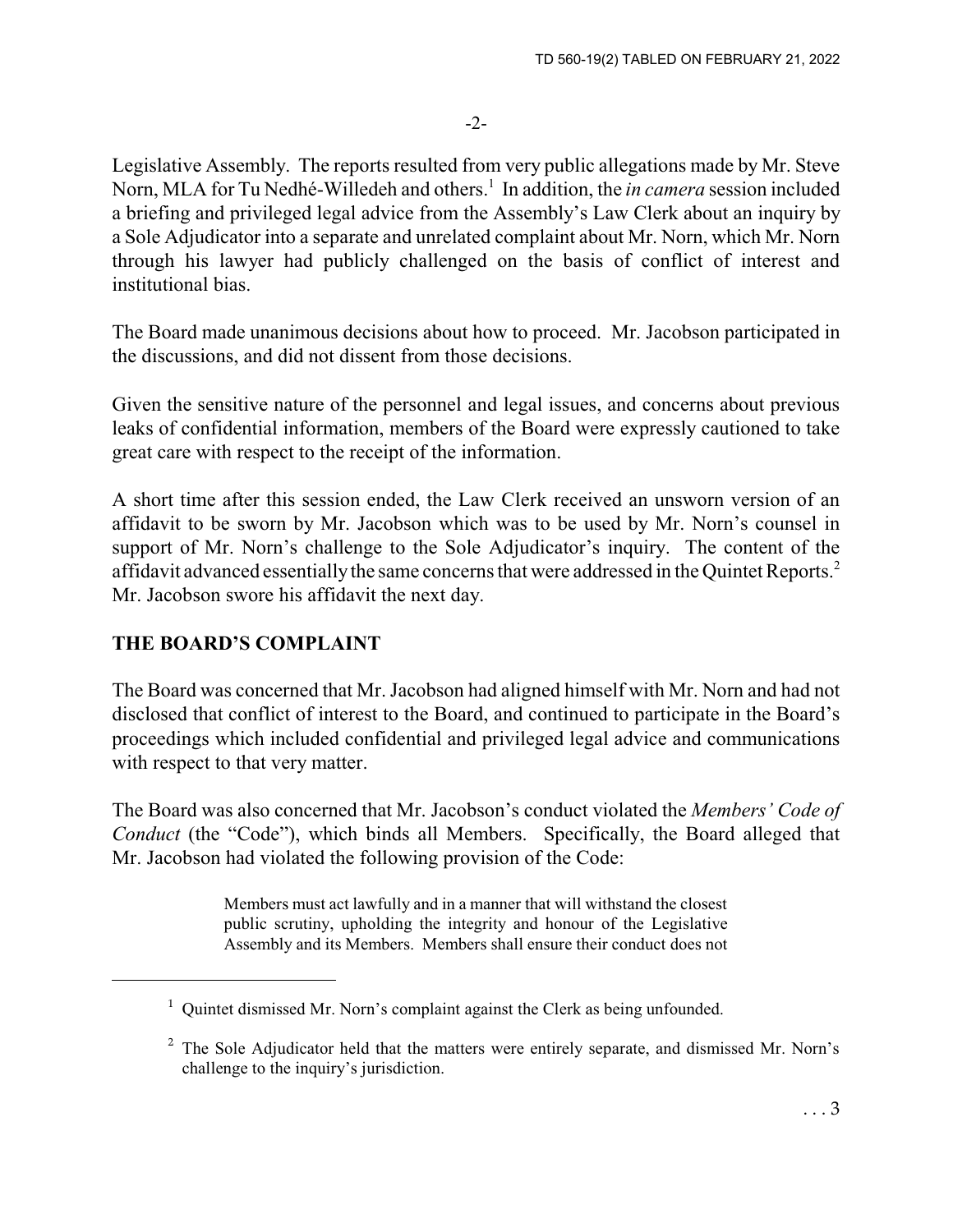-3-

bring the integrity of their office or of the Legislative Assembly into disrepute.

The Board noted that the Commentary to the Code provides as follows:

A Member's integrity is fundamental to maintaining public confidence both in the individual Member and in the Legislative Assembly as an institution.

The Board also referred to section 75 of the Act:

- 75. Each member shall
	- (a) comply with the provisions of this Act and the Code of Conduct;
	- (b) perform the member's duties of office and arrange his or her private affairs in such a manner so as to maintain public confidence and trust in the integrity, objectivity and impartiality of the member, . . .
	- (e) in all other respects, act in a manner that will bear the closest public scrutiny.

The Board submitted that by supporting Mr. Norn's application to disqualify the Sole Adjudicator's inquiry, Mr. Jacobson attacked the very process the Board was responsible to oversee. He should not have provided the affidavit to Mr. Norn's legal counsel.

In sum, the Board said that Mr. Jacobson violated both section 75 of the Act and the Code.

### **MR. JACOBSON'S RESPONSE**

Mr. Jacobson responded to the Board's complaint as follows.

He and his wife were travelling home from Edmonton on August 23, 2021. They stayed that night at Fort St. John so that he would be able to call into the Board meeting the following morning. On August 24, he called into the Board meeting by telephone.

After the Board meeting had concluded in mid-afternoon and they had started to leave Fort St. John to continue on their journey, Mr. Jacobson received a call on his cell phone from someone whose identity he cannot now recall from the office of Steven Cooper, legal counsel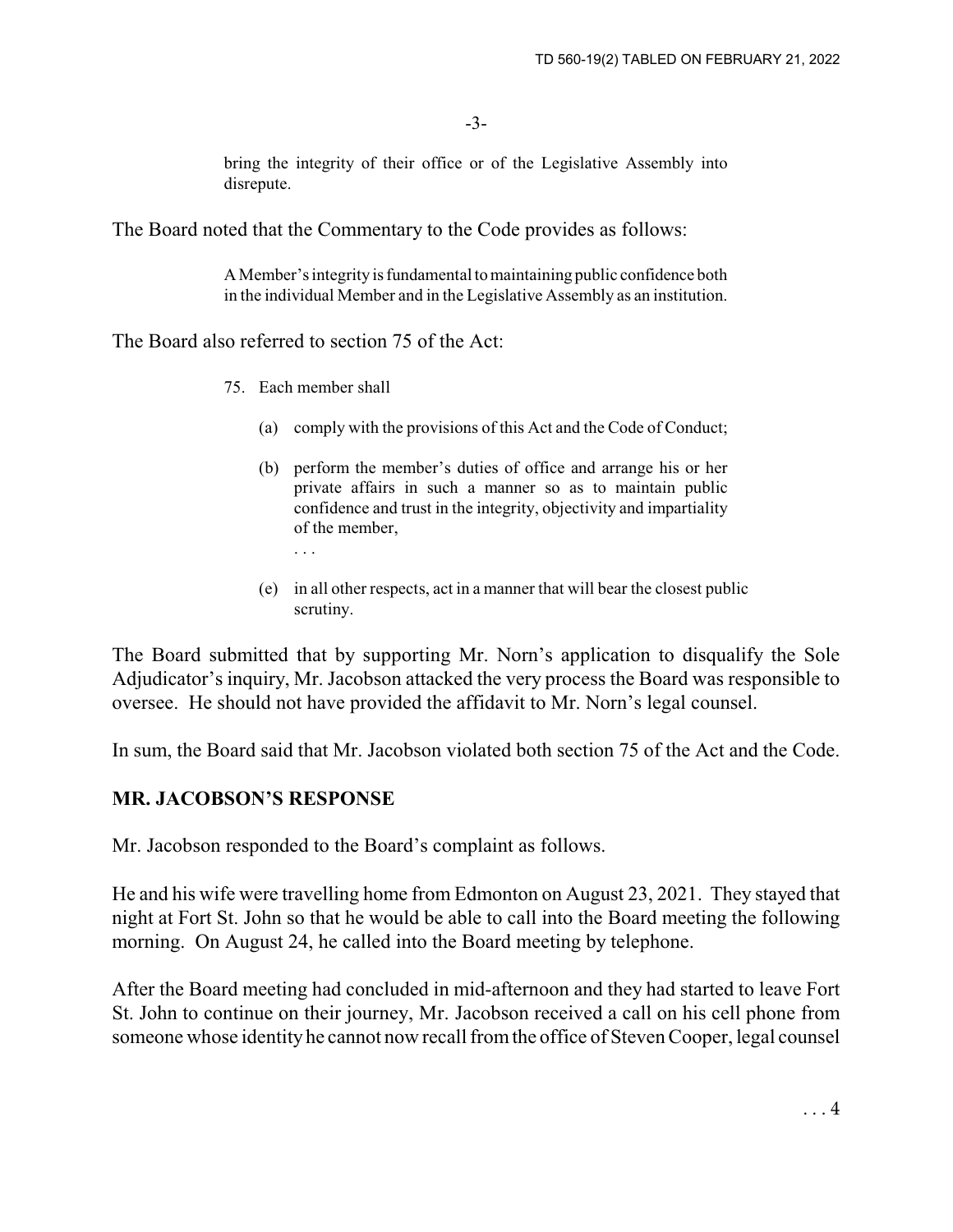for Mr. Norn, asking Mr. Jacobson to swear an affidavit. Mr. Jacobson refused, ended the call, and continued to drive north.

Shortly afterward and just before losing cell phone service, Mr. Jacobson received a telephone call from Steven Cooper. Mr. Cooper told him that he had to swear an affidavit describing an incident which Mr. Jacobson had witnessed between the Clerk of the Assembly and Minister Thompson, and if he did not provide the affidavit, he would be subpoenaed and would have to come to Yellowknife for the hearing before the Sole Adjudicator. Mr. Cooper also told him that the affidavit would be confidential and would only be seen by the Sole Adjudicator.

The prospect of having to go to Yellowknife during the COVID-19 outbreak caused Mr. Jacobson stress. In addition, he was also grieving the recent death of his stepfather and needed get home to attend to funeral arrangements, so couldn't go to Yellowknife. So Mr. Jacobson decided to tell Mr. Cooper about the incident he had witnessed.

Not long afterwards, at about 5:15 p.m. Pacific Daylight Time, when they neared Wonowon, B.C., Mr. Jacobson received the draft affidavit from Mr. Cooper. Because he was anxious and stressed, Mr. Jacobson did not read it himself, but asked his wife to do so. She said it contained the answers he had given to Mr. Cooper during the earlier telephone call. Mr. Jacobson approved its contents. They continued on their drive. The next day, when they were in Whitehorse, Mr. Jacobson swore the affidavit by video conference.

In his response, Mr. Jacobson clarified that he did have serious concerns about the affidavit. It was prepared by Mr. Cooper. While the details about the incident are accurate, the affidavit does not reflect his views about the Legislative Assembly or the staff who support its work. Nor does the tone of the affidavit reflect the positive working relationship he wishes to have with his colleagues, nor his respect for the Legislative Assembly as an institution. He regrets the difficulties which the affidavit has caused. He would not have signed it if he had had more time to review and consider its contents, if he had not been under serious personal stress, and if Mr. Cooper had not put pressure on him.

Mr. Jacobson emphasized that he understands the obligations of Members to behave ethically, to avoid conflicts of interest, and to live up to the Members' Code of Conduct.

Mr. Jacobson says he has found the events of the past months to be very painful. He wishes to move forward in a positive and productive way with his colleagues at the Assembly, and to focus on serving his constituents and the people of the Northwest Territories.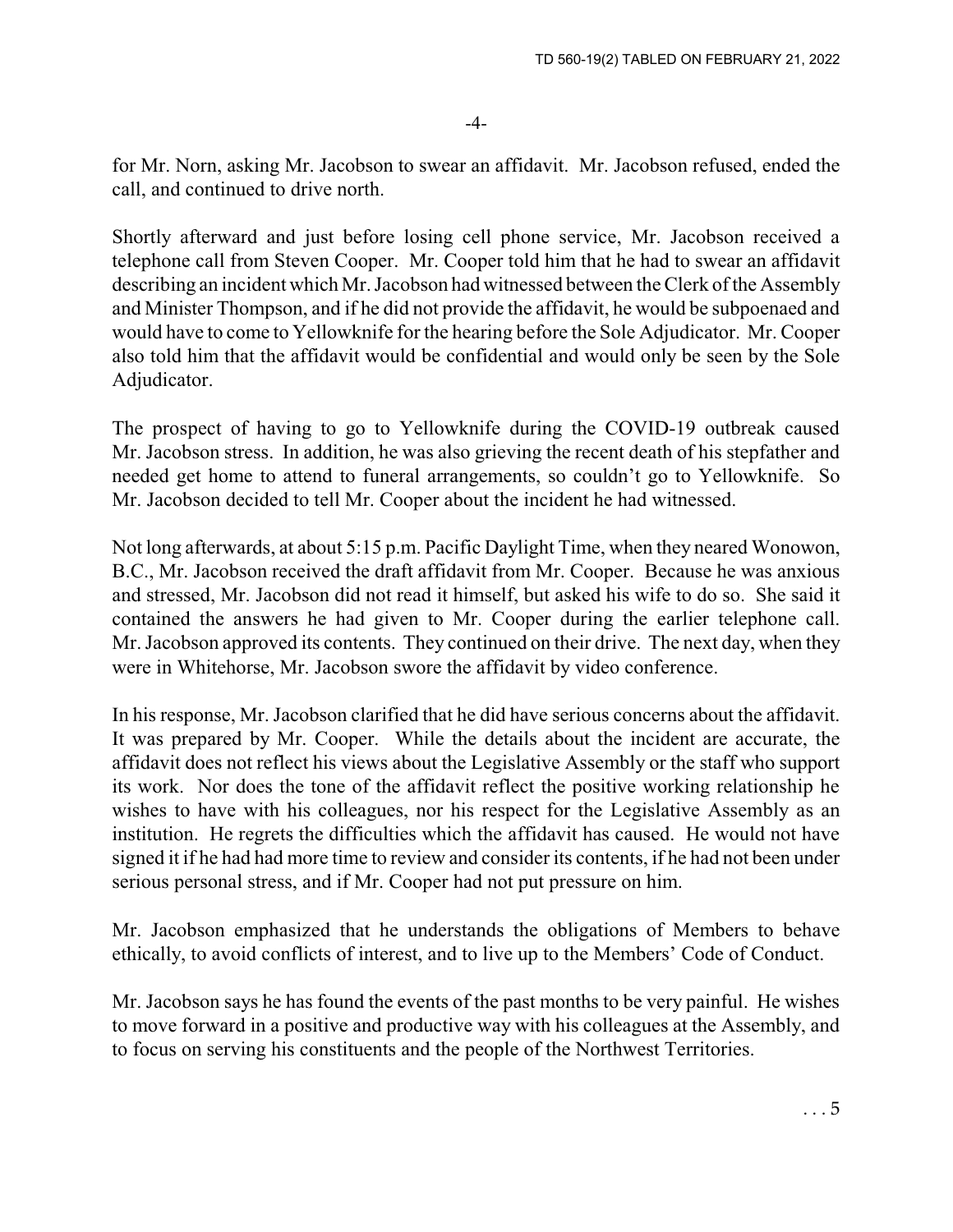#### -5-

#### **REPLY BY THE BOARD OF MANAGEMENT**

In reply, the Board noted that the Law Clerk had received the unsworn version of Mr. Jacobson's affidavit at 4:38 p.m. Mountain Daylight Time, not long after the Board's meeting had concluded that day. The Board noted that it was possible that Mr. Jacobson may only have been contacted by Mr. Cooper's office after the meeting and that the affidavit could have been prepared in a very short time frame.<sup>3</sup> The Board was content to leave the matter to my judgment.

The Board reiterated its concerns about the wisdom of a Board Member challenging the very process established by the Board and the Legislative Assembly to address matters involving the conduct of a Member (Mr. Norn).

The Board was also troubled by the fact that many aspects of this matter had inappropriately been made public, contrary to the explicitly confidential nature of the communications involved.

### **SECTION 102(1) OF THE ACT**

Section  $102(1)$  of the provides as follows:

- 102(1) After conducting an investigation into the complaint, the Integrity Commissioner shall submit to the Speaker, the member or former member complained of and the complainant, a report, with reasons, advising that the Integrity Commissioner
	- (a) is dismissing the complaint, where the Integrity Commissioner has determined that
		- (i) the complaint is frivolous or vexatious or was not made in good faith,
		- (ii) there are insufficient grounds to warrant an inquiry,
		- (ii) the complaint does not disclose a contravention of this Part or the Code of Conduct,

 $3$  Alternatively, the affidavit could have been drafted by Mr. Cooper prior to his telephone calls to Mr. Jacobson. It is understood that his office prepared at least one other affidavit from another person about the same incident, which might have provided the material for a draft.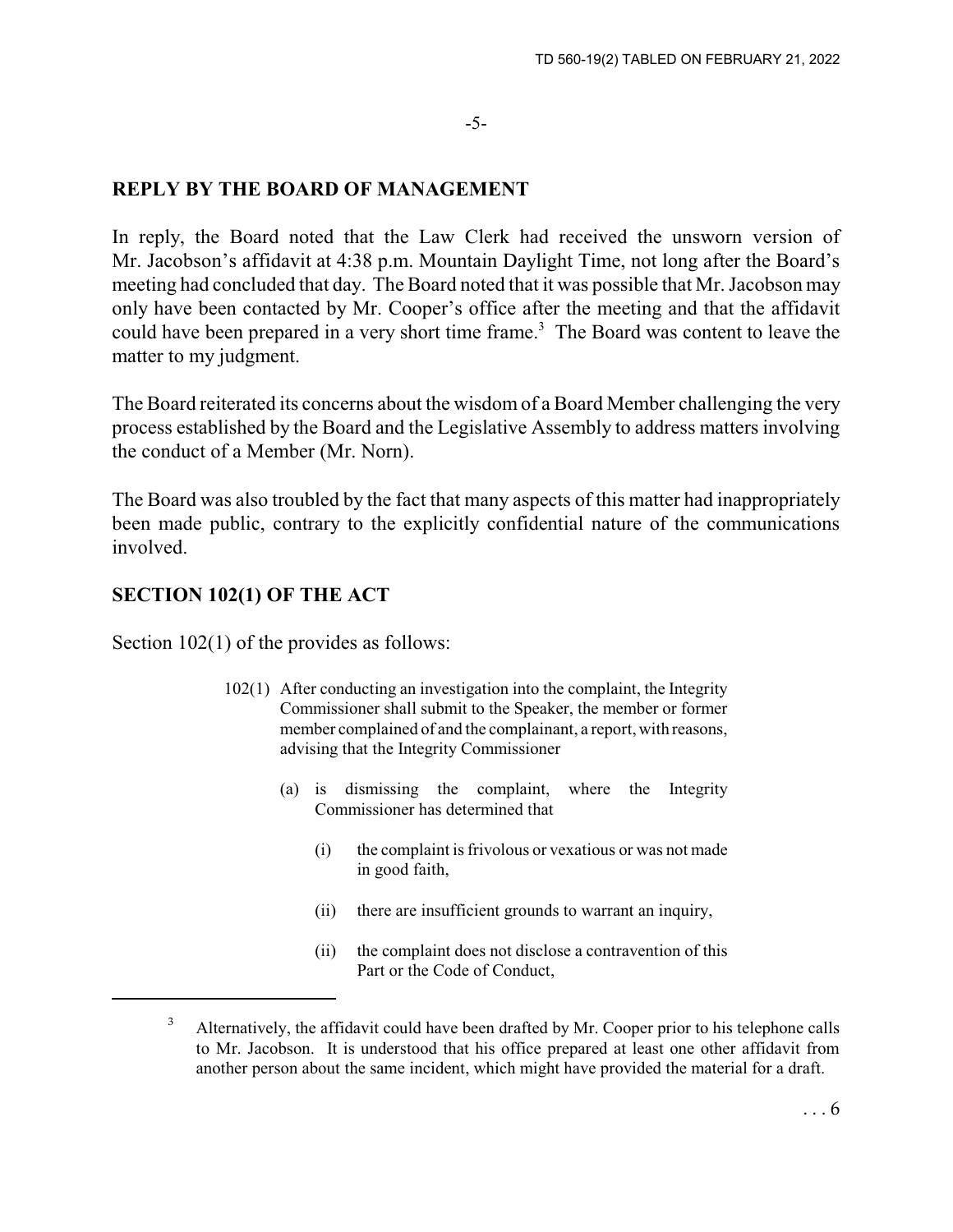-6-

- (iv) a contravention of this Part of the Code of Conduct was minor or was committed through inadvertence or by reason of an error in judgment made in good faith,
- (v) the member or former member took all reasonable measures to prevent a contravention of this Part or the Code of Conduct, or
- (vi) the public interest would not be served if the complaint proceeded to an inquiry before a Sole Adjudicator; or
- (b) is directing that an inquiry be held before a Sole Adjudicator.

### **DISPOSITION OF THE COMPLAINT**

Having considered the information received during the investigation, I have concluded that it is appropriate to dismiss the complaint for the following reasons, rather than to send it on to a Sole Adjudicator.

First, I accept Mr. Jacobson's chronology that Mr. Cooper or someone in his office contacted Mr. Jacobson at some point *after* the end of the Board meeting on August 24 to request him to provide the affidavit or be subpoenaed. Given this timing, Mr. Jacobson would not have been in a conflict of interest position during the Board's meeting when he was present, heard the discussion and the legal advice that was given, and supported the decisions which the Board made: section  $102(1)(a)(ii)$ .

Secondly, it is necessary to consider whether Mr. Jacobson's subsequently providing the affidavit in question raises concerns about whether his actions met the standards contained in the Code. In my view, it undoubtedly would have been better for Mr. Jacobson not to have been involved in supporting an attack on the very process which he had been part of to deal with the issues involving Mr. Norn. It also would have been better for Mr. Jacobson not to have felt pressured into making a decision about this. And he should have taken independent legal advice about both the request to provide the affidavit, and its contents and tone, particularly because of his membership on the Board. Nevertheless, I am satisfied that Mr. Jacobson's actions, regrettable as they were, were an error of judgment made in good faith: section  $102(1)(a)(iv)$ . This is a sufficient basis to dismiss the complaint.

Finally, taking into account the painful context of the events involving Mr. Norn, in my view the public interest would not be served if the complaint proceeded to an inquiry before a Sole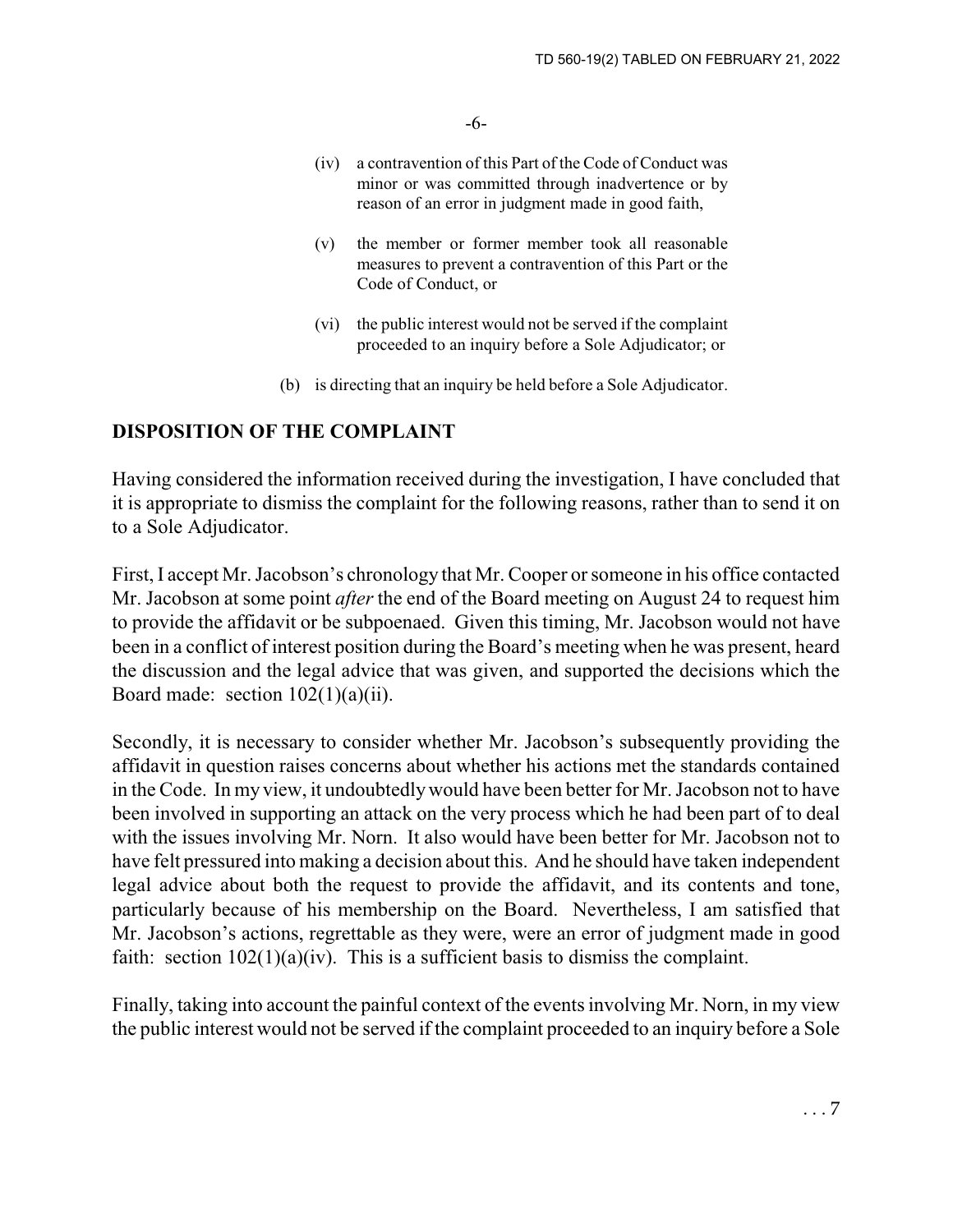-7-

Adjudicator: section  $102(1)(a)(vi)$ . This is a separate and additional basis for deciding to dismiss the complaint.

Accordingly, I dismiss the complaint.

## **NEXT STEPS**

I am sending a copy of this report to Mr. Jacobson (via his legal counsel) and the Board.

In addition, section 102(2) of the Act requires the Speaker to deliver a copy of this report to each member of the Legislative Assembly and to the Clerk, and section 102(4) requires the Speaker to lay a copy of the report before the Legislative Assembly at the earliest opportunity.

# **POSTSCRIPT**

There are important lessons to be learned from all of this.

First, every Member has the obligation to avoid conflicts of interest and to live up to the standards contained in the Code to which each Member has subscribed. The Integrity Commissioner is always available to provide prior advice if there is any question or concern about the propriety of a Member's situation or contemplated action. Careful prior thought and prevention is enormously better than trying to deal with matters after the fact.

Second, the Code establishes the expectation that Members will meet the high standards which they themselves have set and are committed to observe. The overriding obligation is for a Member to "perform the member's duties of office ... so as to maintain public confidence and trust in the integrity, objectivity and impartiality of the member".

In my view, integrity includes the duty of loyalty not to undermine decisions duly made by the Assembly, the Board, or Committees. While Members will quite properly disagree and have different views on many subjects, they must be committed to the rules which govern the Assembly and the decisions it makes.

Integrity also includes the duty of Members to keep confidential discussions strictly private and not to disclose confidential documents to any third party (including the press).